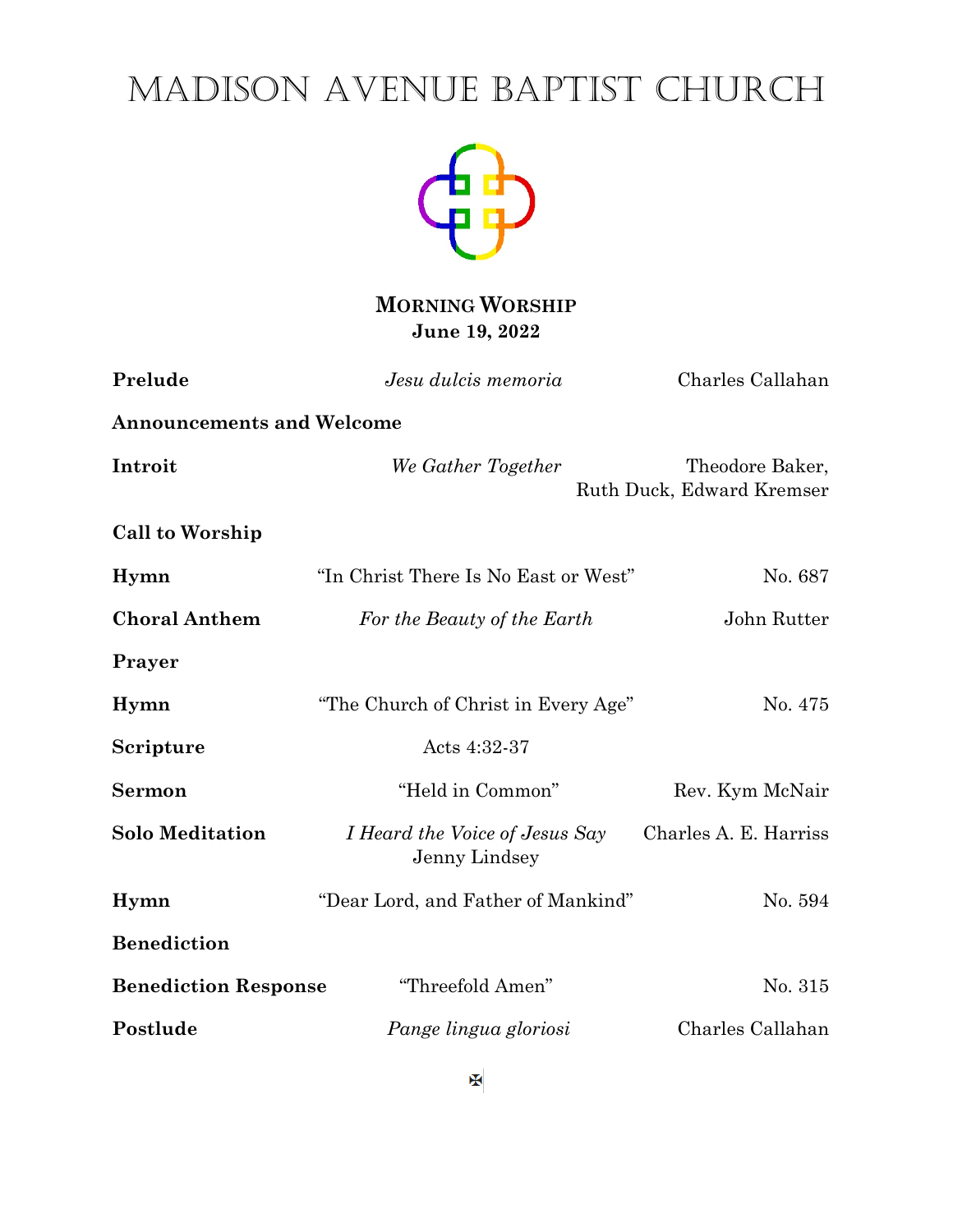*his morning we welcome Rev. Kym McNair as our guest preacher. She is the Director of Social Transformation at My Sisters' Place, a domestic violence agency in Westchester County. Rev. McNair has worked with CONNECT Faith in their Safe Church Ending Child Sexual Abuse project, and the Children of Social Transformation at My Sisters' Place, a domestic violence agency in Westchester County. Rev. McNair has worked with CONNECT Faith in Combahee, which mobilized against child sexual abuse in Black churches. She is also an anti-racist trainer and organizer with The People's Institute for Survival and Beyond, a multi-generational, multi-ethnic collective based in New Orleans. Kym is the descendant of formerly enslaved Africans, Jamaican immigrants, community organizers, preachers and teachers, and works to address oppressions that are impacting her entire community, but especially the compounding oppressions impacting the lives of Black women. She was ordained by the Central Hudson Baptist Association in 2014 and received recognition from the American Baptist Churches of New York State in 2021.*

x

*Worship Leader: Joseph Pilla*

*Choir: Jenny Lindsey (soprano), Karen Rich (soprano), Alexandra de Suze (alto), Richard Binder (tenor), Brian Long (baritone), Doug Shapiro (bass)*

*Video and Audio: Travis Dover, Reghu Ragunathan*

**Options for Electronic Giving**

Would you like to support MABC's ministries? MABC accepts contributions through the following methods:

> **Envelope Giving:** Cash or Check. Please mail to the address below. **Online:** [www.mabcnyc.org](http://www.mabcnyc.org/)

**App:** Download our [MABC APP](https://apps.apple.com/us/app/madison-avenue-baptist-church/id1448767153) on your smartphone and pay via the app.

**Mobile\*:** Text "MABCNYC" to 77977

\*When you send 'mabcnyc' to 77977 you will receive a one-time reply containing a link to give to Madison Avenue Baptist Church (1msg/request). Please be aware that Msg & Data rates may apply.

For full Terms & Conditions please visit: [https://pushpay.com/terms.](https://pushpay.com/terms)

#### **MABC on Social Media**

Follow us on social media, including Facebook, Twitter, and Instagram by visiting our website at [www.mabcnyc.org.](http://www.mabcnyc.org/)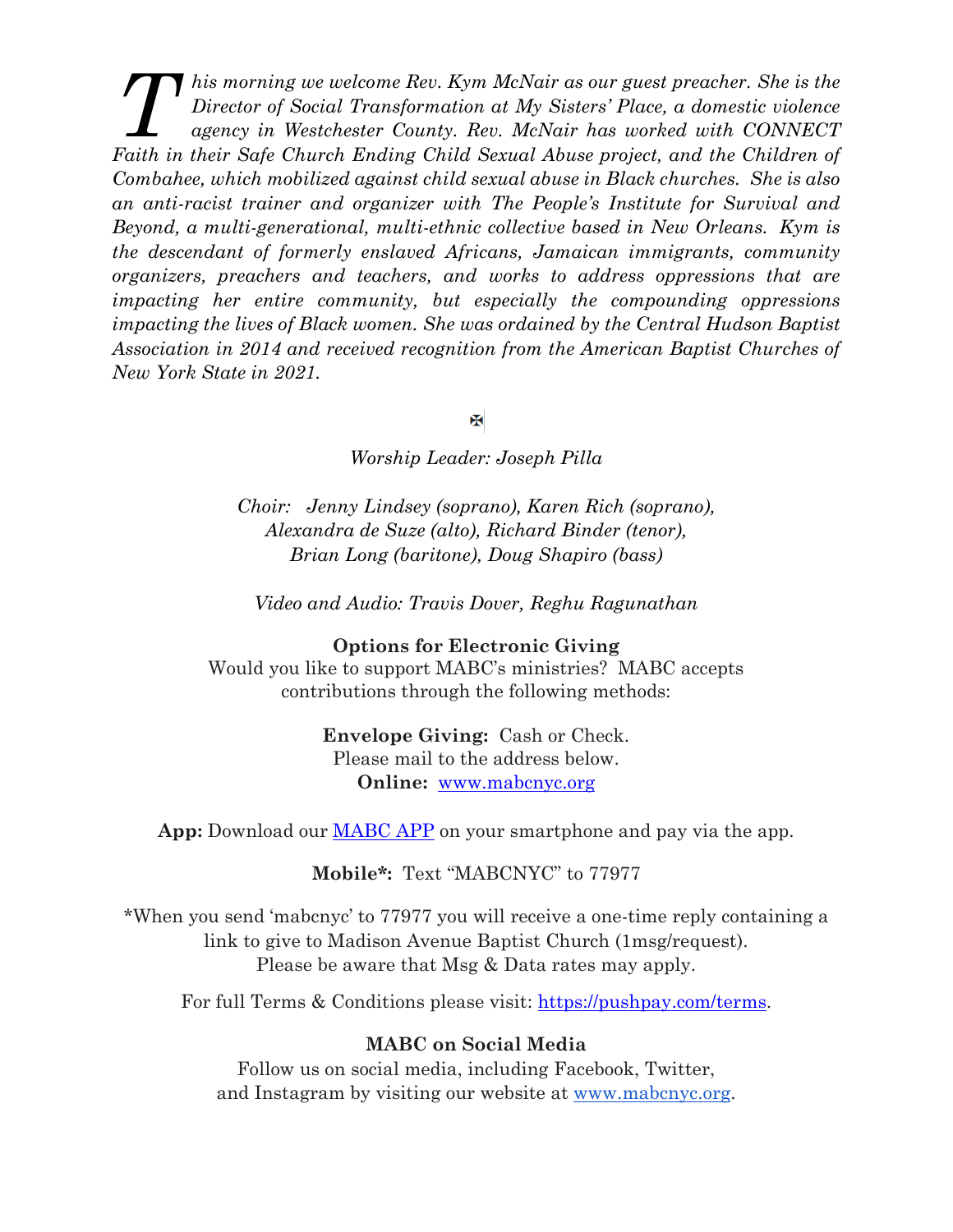**Instagram** - @Madisonavenuebaptist **Twitter** - @madavebaptist **Facebook** - @madisonavenuebaptist

Pastor: Rev. Susan G. Sparks Minister of Music: Paul Stephan Parish Administrator: Brian Crowson Sexton: Troy Gordon

## **Madison Avenue Baptist Church**

129 Madison Ave., New York, NY 10016 Phone: (212) 685-1377

## Ж

## **Madison Avenue Baptist Church Prayer List** Sunday, June 19, 2022

#### *Please include the following in your prayers this week:*

- Prayers for the victims of mass shootings in the U.S. Prayers for their families and for an end to gun violence in this country.
- Prayers for Linda Lenz, sister-in-law of Jacki Friedmann's friend Christine, who has endstage brain cancer.
- Prayer for Richard Binder's mother Marlen, who is in memory care, and for Richard and his sisters Katherine and Victoria as they continue to advocate for her while also still grieving their father.
- Prayers for Dorothy Mangieri, beloved aunt of Joseph Pilla who passed away last week.
- Healing prayers for Karen Rich's sister who is recovering from surgery for injuries sustained in a car accident.
- For the virus of racism to be eradicated from our hearts and our world.
- Prayers for the people of Ukraine and for the members of our MABC family who have family and friends in Ukraine.
- Prayers for New York Theological Seminary.
- Prayers for Molly Chan who is ill.
- Healing prayers for Linda Copeland, friend of Rita Ennis, as she rebuilds her life after a full leg amputation.
- Prayers for Brad Blevins' mother, Vickie.
- Prayers for Christopher Henderson who is having health issues. Prayers also for his mother and sister.
- Prayers for strength for Lee Caliandro who is fighting ALS.
- Prayers for Ruby Pittman, a member of our MABC global family.
- Prayers for Jake Bartel, Kevin Fannin and Turner Roach's son-in-law, who is in the hospital.